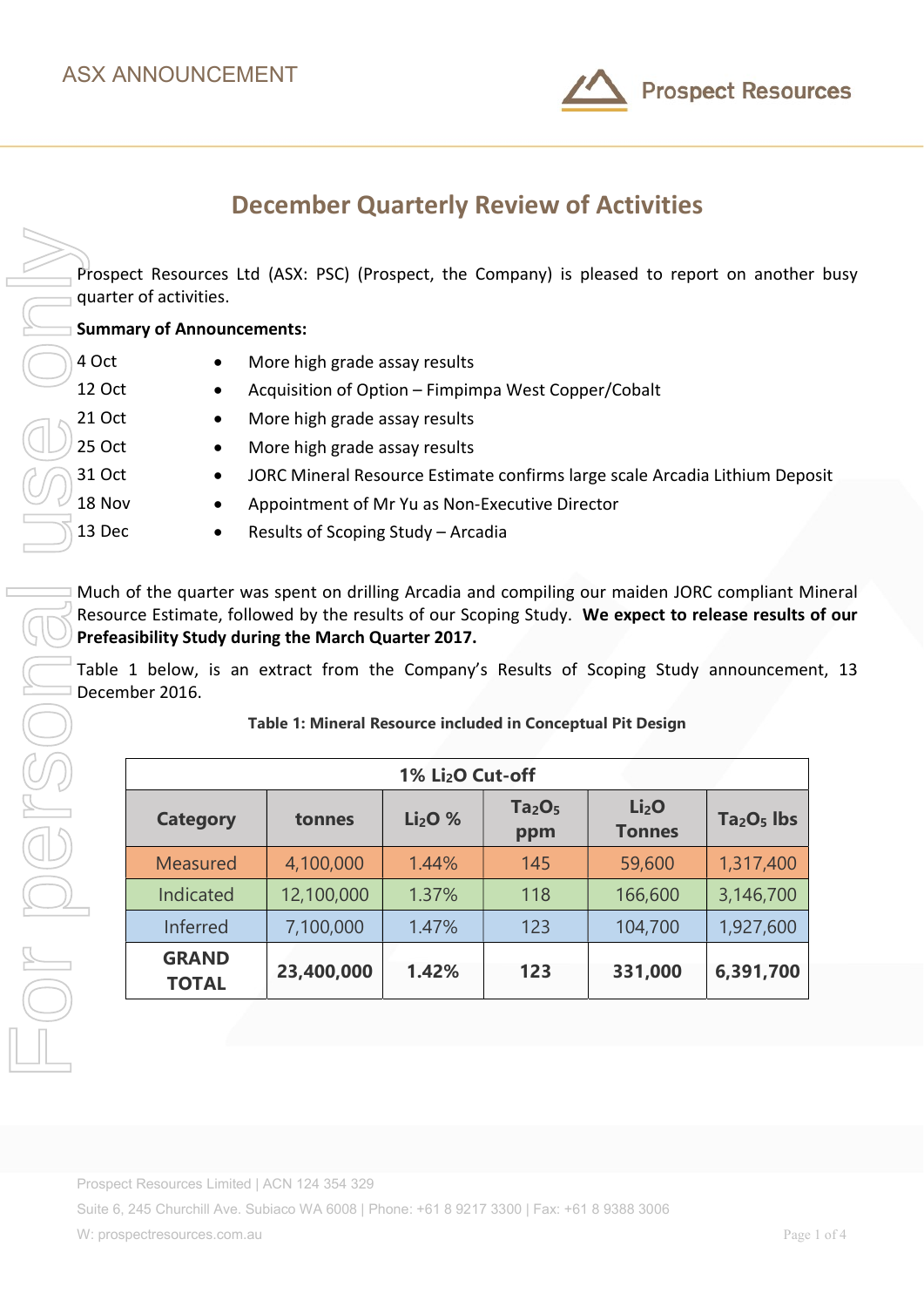

# Arcadia High Grade Lithium Project

Activities during the quarter included:

- Diamond drilling
- RC drilling
- Process Plant design
- Resource modelling
- Environmental approvals
- Metallurgical testing
- Successful slope stability analysis
- Provisional Mine Plan produced
- Acquisition of additional Mining Licences/claims
- Camp upgrades
- Mineral Resource Estimate
- Completion of Scoping Study
- Commenced farming with planting of first maize crop.

### New Members to the Team

During the Quarter, we are pleased to report that we were successful in building our team with the following hires:

Lee John – General Manager, Operations Lee is a Minerals Processing Engineer. He has more than 25 years' experience in mining and minerals processing and more than 18 years in management roles, including COO, CEO. Lee's African experience includes operating mining projects within Congo (DRC), Mozambique, Zambia, Botswana, Kenya, Tanzania and Zimbabwe.

Lee's remit is to manage the design, construction and operations of the Arcadia High Grade Lithium Project. Some 50% of his salary package is performance based with hurdles to be based on key indicators including production dates and rates of production (KPIs).

Mike Kitney – Consultant, Metallurgy, Process Design Mike is a practising metallurgist with over 46 years' with experience in mineral processing ranging from R&D, operations management. Also latterly project design, construction and commissioning.

 Minerals exposure includes alumina, phosphate, gold, copper, tin and lithium. In the latter case Mr Kitney has specific experience in spodumene beneficiation and downstream lithium carbonate plant design, construction and commissioning.

He also holds an MSc degree in Mineral Economics

### David Miller – Consultant Marketing and Off-take

David is a mining engineer with 33 years' experience in the mineral resource industry. In the last ten years he has held in a number of senior business development roles including the assessment,

Suite 6, 245 Churchill Ave. Subiaco WA 6008 | Phone: +61 8 9217 3300 | Fax: +61 8 9388 3006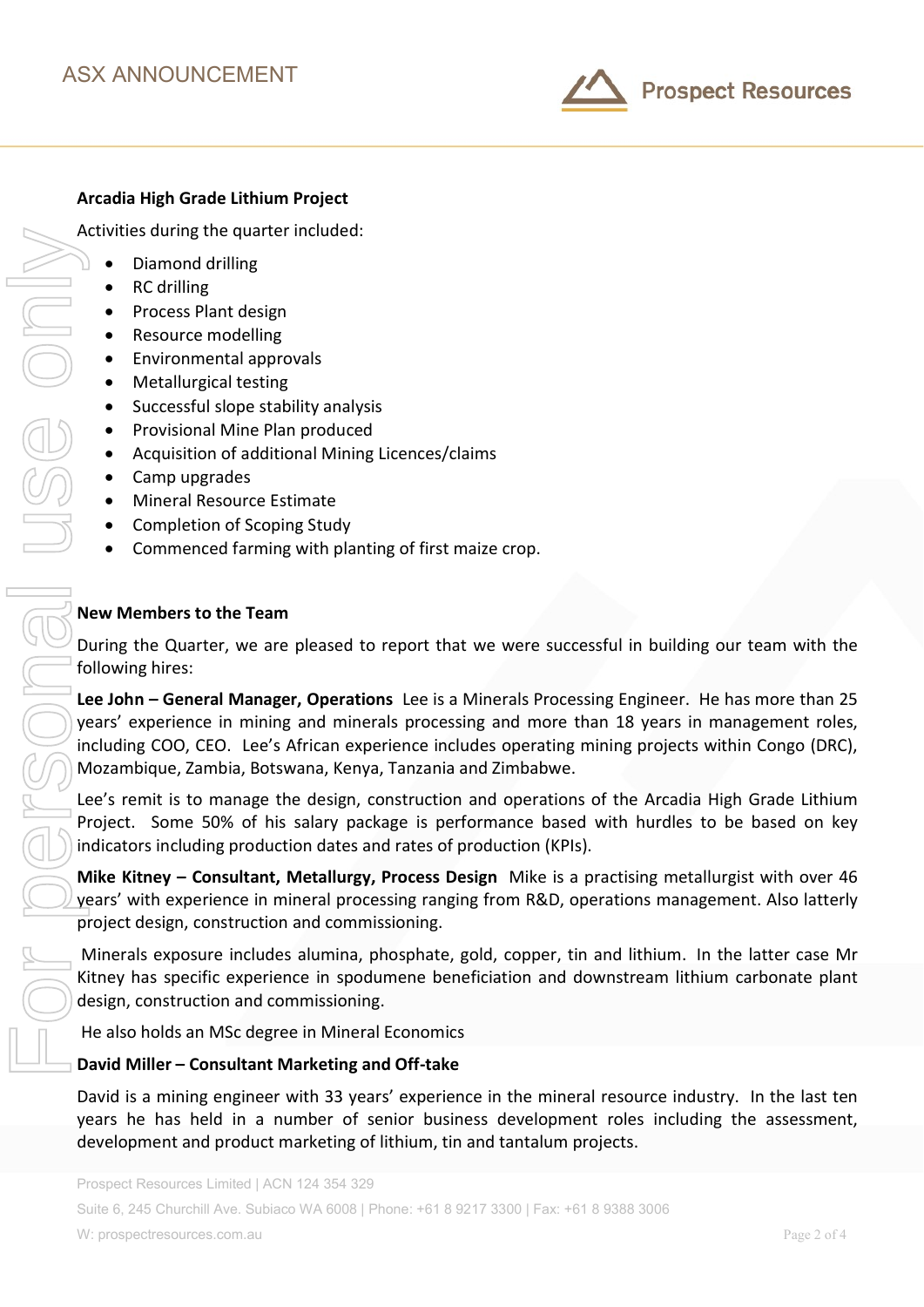

During the quarter, we entered into a government approved farm lease, covering a large proportion of the surface area of the Arcadia High Grade Lithium Project. We purchased farming equipment and planted our first maize crop covering some 80 hectares.

This is part of Prospect's commitment to local stakeholders. These farming operations are expected to provide an additional source of employment within the region and a source of income to Prospect. We plan to approach other landholders relevant to Arcadia and offer to farm their land on standard leasing terms for the 2018 season.

# God's Gift Lithium Project

Due diligence drilling during the quarter generated no significant leads and so a decision was made to not exercise our option.

### Gwanda East Gold Projects

Development of the Prestwood gold mining operations has been disappointing. During the quarter, additional drilling was completed under the historic workings however grades were not consistent enough to expand production. A decision was made to go slow and refocus on the historic Sally Mine.

During the quarter, the Sally shaft was dewatered, a headframe erected and rails delivered for installation. The head gear is being commissioned and it is expected that the shaft rehabilitation will be completed by the end of February allowing for survey and mapping of the areas previously under water and for underground exploration drilling to be undertaken.

### Fimpimpa West Copper/Cobalt Project

Due diligence has been completed by Geoquest

- Initial Exploration Target of 15-25Mt at 1.0%-1.5% Cu.+.
- Drill program being designed to twin historic holes

Note<sup>+</sup> The Fimpimpa West Copper/Cobalt Project has been the subject of historic drilling, exploration however, the Company has not undertaken a detailed exploration programme nor a drilling programme. The Exploration Target is based on previously published data, much of which predates JORC 2012 and the Company's future exploration programme. The potential quantities and grades are conceptual in nature and there has been insufficient exploration to date to define a Mineral Resource. It is not certain that further exploration will result in the determination of a Mineral Resource under the "Australasian Code for Reporting of Exploration Results, Mineral Resources and Ore Reserves, the